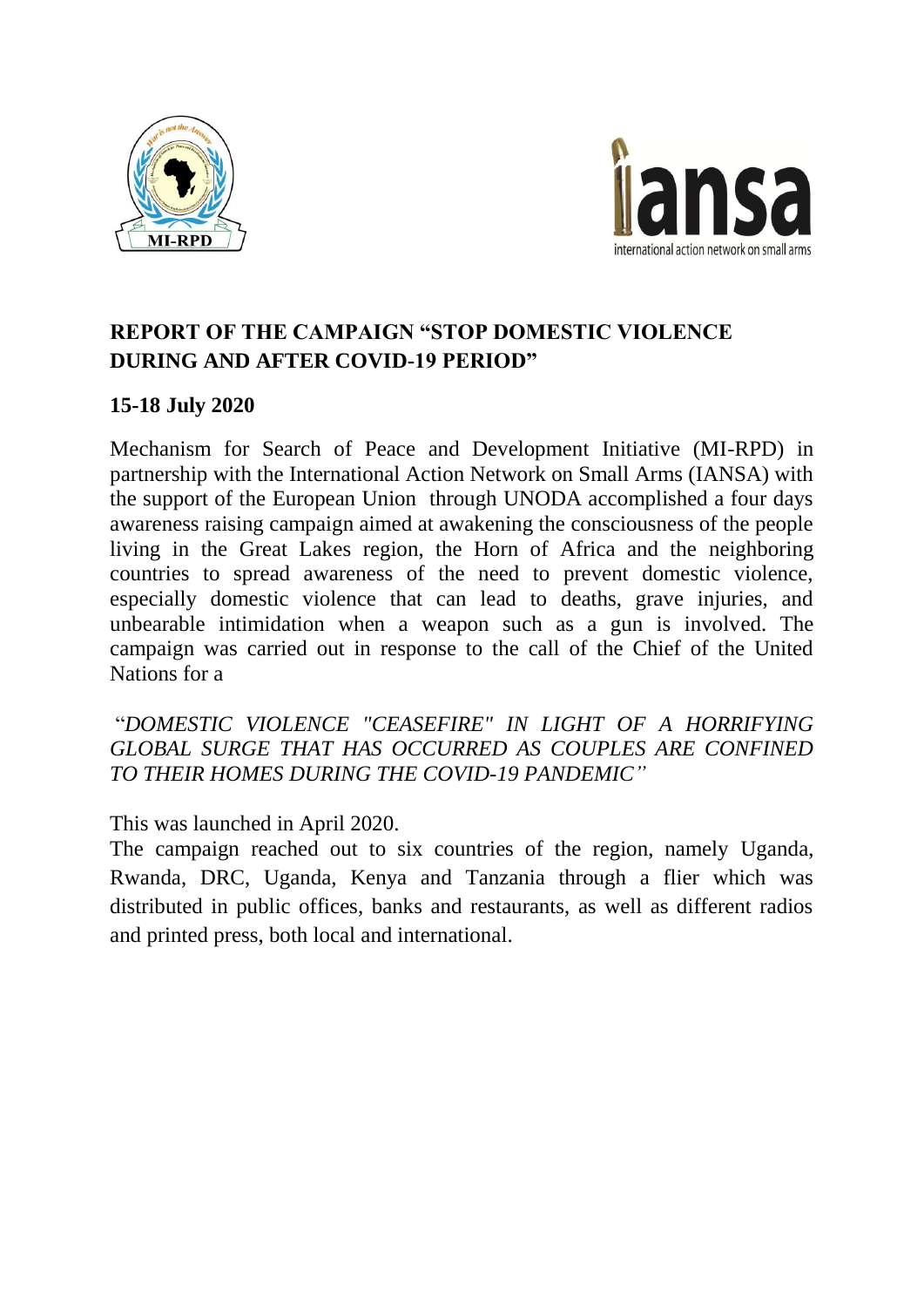

# **Campaign's activities**

*Racheal Tumusiime the MI-RPD Communication officer and speaker person* 

15 July 2020 marked the opening of the campaign's activities. The declaration of the implementing organizations was made public and distributed to different radios, News papers, officials and many other leading institutions either political or social and organizations working in the

domain of fighting armed violence and domestic violence and those in the field of women and children's rights. The same message reached more than 4500 people through social media.



16 July was the second day of the Campaign. The Campaign reached its apex. Radios and social media took hold of the event. VOA based in Washington DC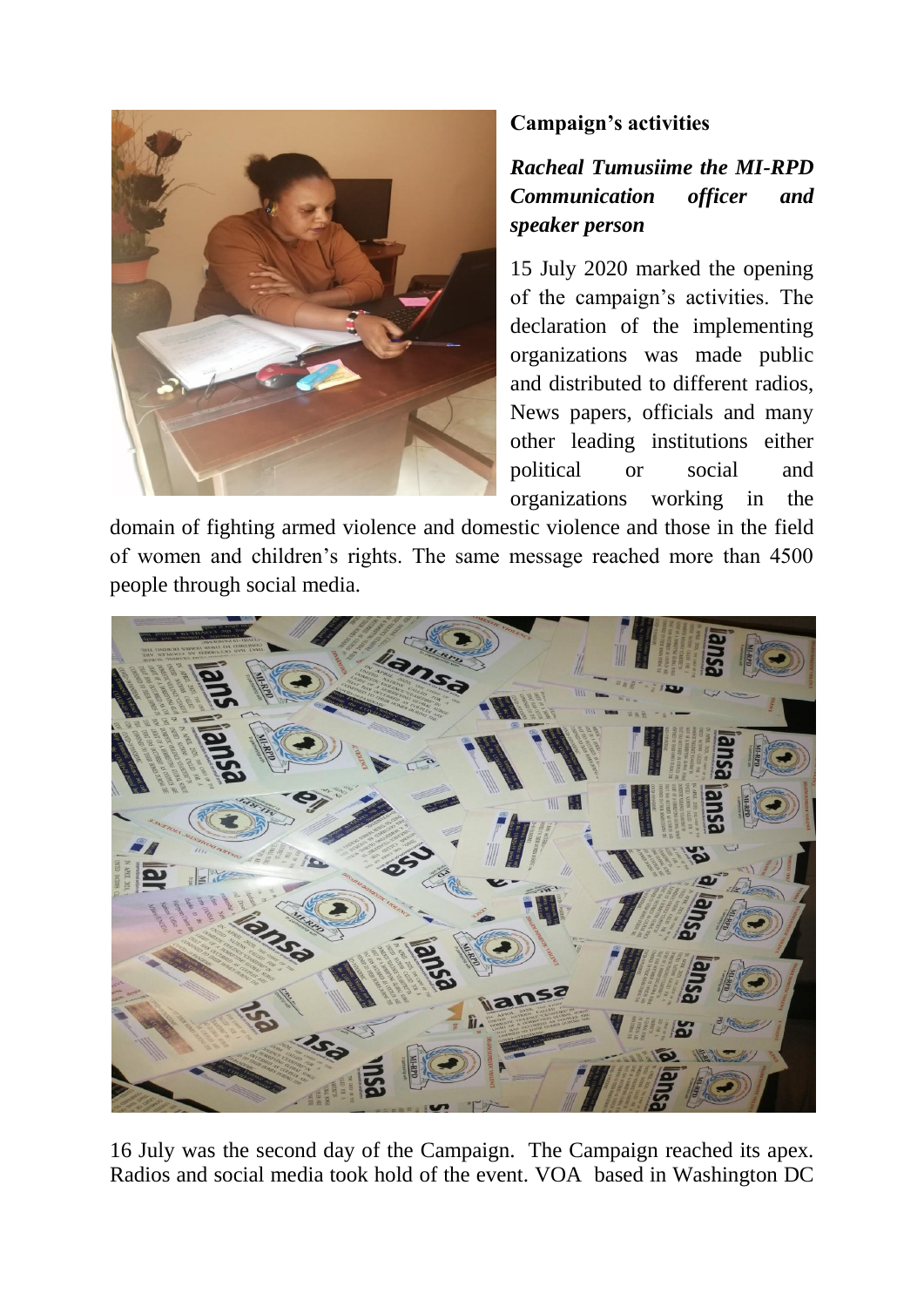and broadcasting in the Great Lakes region enabled the message to reach it's audience of around 25 million people in the Great Lakes region, who regularly follow these radios. HAGURUKA radio and info Grands Lacs newspaper helped also to spread the message at the same time giving the organizers room to address directly about the campaign. A good number of individuals and organizations offered to join the campaign.



17th July, the third day of the Campaign was marked with the implication of 5 radios (4 local radios and 2 international radios) which helped to continue reaching out to the people in raising awareness for the citizens of the 6 countries.

These radios are Peace FM radio (Voice of the youth) Radio haguruka, radio URUMURI radio HAGURUKA, VOA and BBC Radio. In all those media, the message contained in the flier was shared, to help people know and understand better their duties in fighting Domestic Violence.

The second activity was the distribution of fliers in different places to enable the people to collect them easily. Out of 500 fliers to be issued, 350 (70%) were distributed.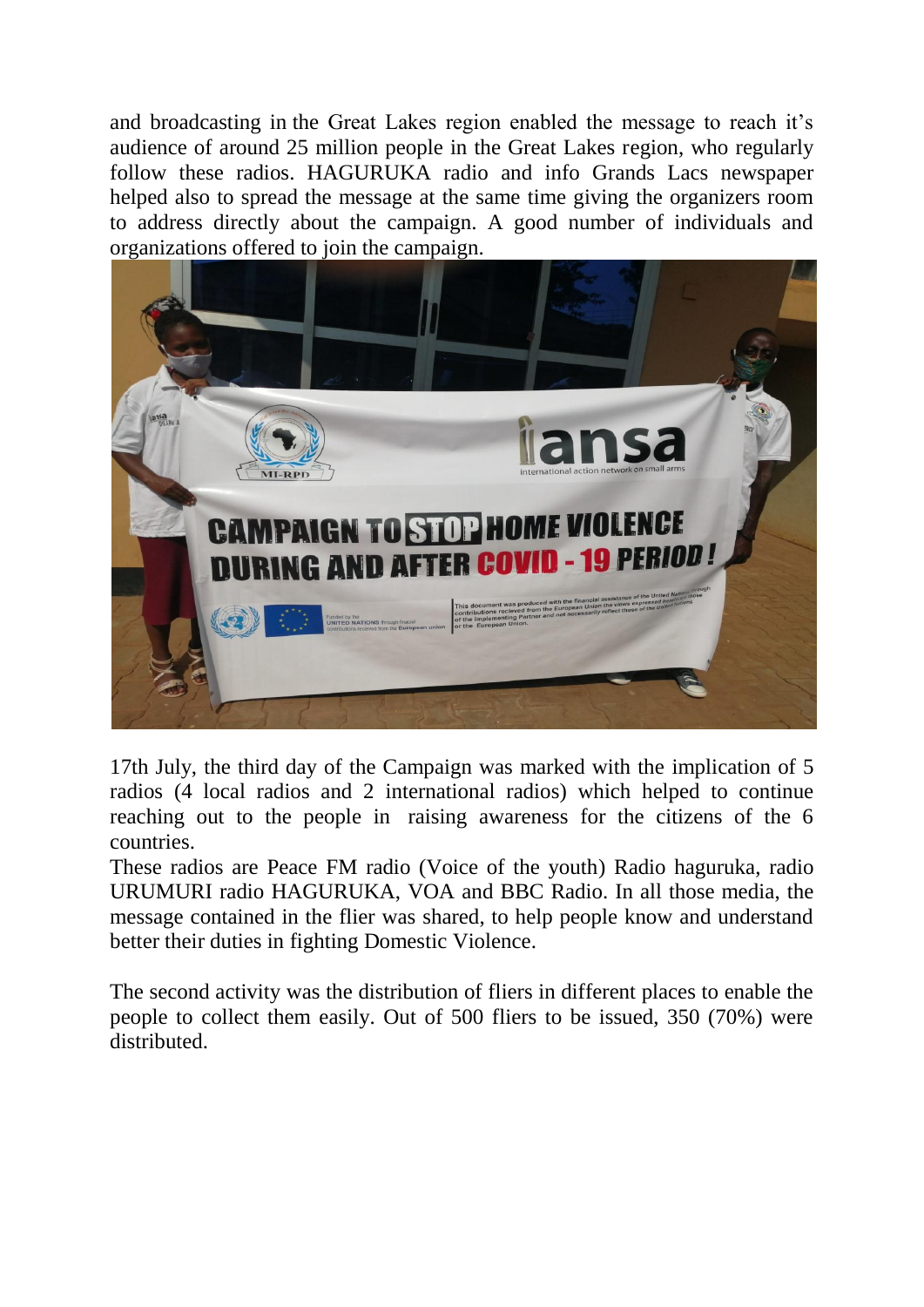On July 18, the activities of the first phase of the campaign were completed. As it was planned on the agenda of the Campaign's activities on the closing day,



a one hour radio emission was animated by Executive Director of the MI-RPD Mr. Jean Claude SINZINKAYO at INNERMAN FM radio.

Many people from different countries participated in that emission. They gave their contributions through telephone calls while others sent SMS whereby they raised different issues. Some deplored that even though the governments sue Domestic Violence authors, certain government officials seem to cover the criminals once they are sued to court.

During their interventions, the people mostly incriminated officials working with certain institutions such as Law, the police and even some officials in the higher institutions of the countries.

Another activity that was carried out was the distribution of the remaining fliers which happened to be few for different organization leaders became more interested and requested for more copies.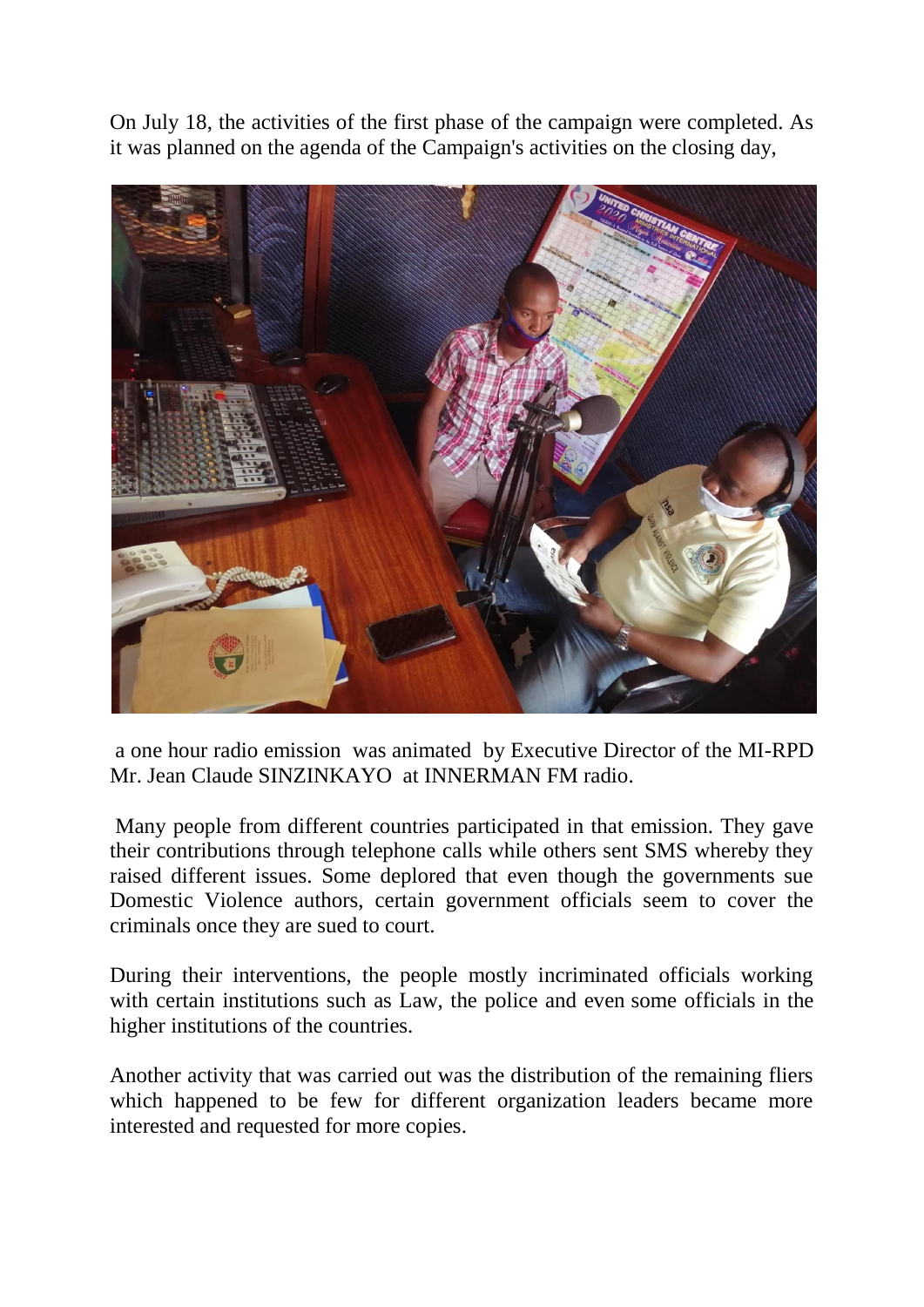### **Strategy and methodology we used**

- We used fliers because a flier is realized with hard paper, printings on it last longer. Besides, it is foldable and easy to handle and keep. It can easily fit in the pocket.
- The fliers were distributed at the banks, restaurants and other places with services sought by many people because we are still following the measures of corona virus prevention, whereby a few places such as commercial and certain offices are open, especially those whose services are considered as the most needed by governments.

Our strategy was to leave the fliers in such places reaching to those people who collect our message without gathering in certain places or without us joining them in their homes.

- We worked most with radios and Newspapers for Radios and Newspapers have many followers either in news, emissions or on their internet channels. They are followed by many people from many backgrounds.

This caused the message of the campaign to reach around 26 millions. In all we worked with 6 radios namely BBC gahuzamiryango, VOA, PEACE FM, URUMURI radio, HAGURUKA and INNERMAN FM and 2 newspapers houses.

We shouldn't neglect special efforts that were put in social media namely tweeter, whatsapp groups, Facebook and Instagram.

Those are strategies and methods used to come up with such an outcome while following the measures of not gathering many people together so as not to spread Corona virus

All in all, the campaign was of a paramount relevance. The following **recommendations** on how the message could continue to impact people and remind them to avoid domestic violence on a daily basis were formulated by various interveners:

- Post the message on billboards and set them in towns, villages and along the roads.
- Use infomercials that could appear on popular television every day before the news and spread those short videos through internet on Facebook, YouTube and other apps which are popular in the Great Lakes region.